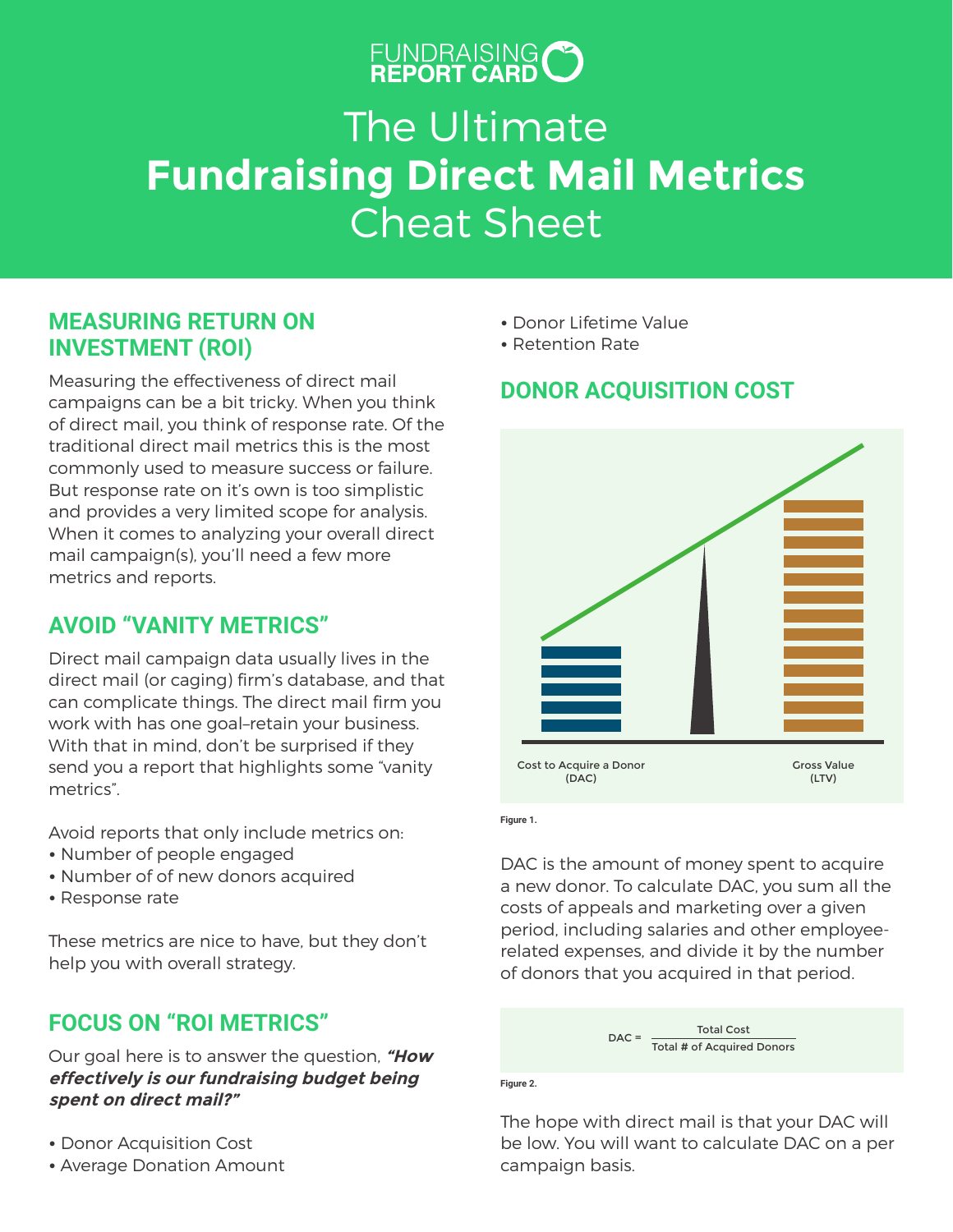## **AVERAGE DONATION AMOUNT**

All expenses related to your fundraising operation should be accounted for in your DAC calculations. This includes overhead expenses, third party vendors, mail, and anything else that was used to raise funds. As donations are increasingly made online, it is also useful to look at donor acquisition cost without the employeerelated overhead expenditures because online donations tend to be more "self-service" after initial setup costs.



**Figure 3.**

This is one of the more aptly named fundraising effectiveness metrics. Average donation amount is exactly what you think it is–the average transaction size.

We will want to calculate average donation amount on a per campaign basis, just as we did with DAC.



### **DONOR LIFETIME VALUE**

An even more telling metric than average donation amount is donor lifetime value (LTV). Where average donation amount provides you with a snapshot in time (this is the size of an average gift at this exact moment), donor lifetime value tells you a more compelling story (the amount of revenue an average donor produce over the lifetime of their giving).



**Figure 5.**



**Figure 6.**

# **RETENTION RATE**



**Figure 7.**

Last but not least is retention rate. This is the metric that many direct mail marketers fear the most. How many of those acquired donors are sticking around and donating next year or the year after that? We all know that it is more costeffective to retain donors than it is to constantly acquire new ones (remember DAC!), so it is pertinent to track and measure retention of direct mail acquired donors.